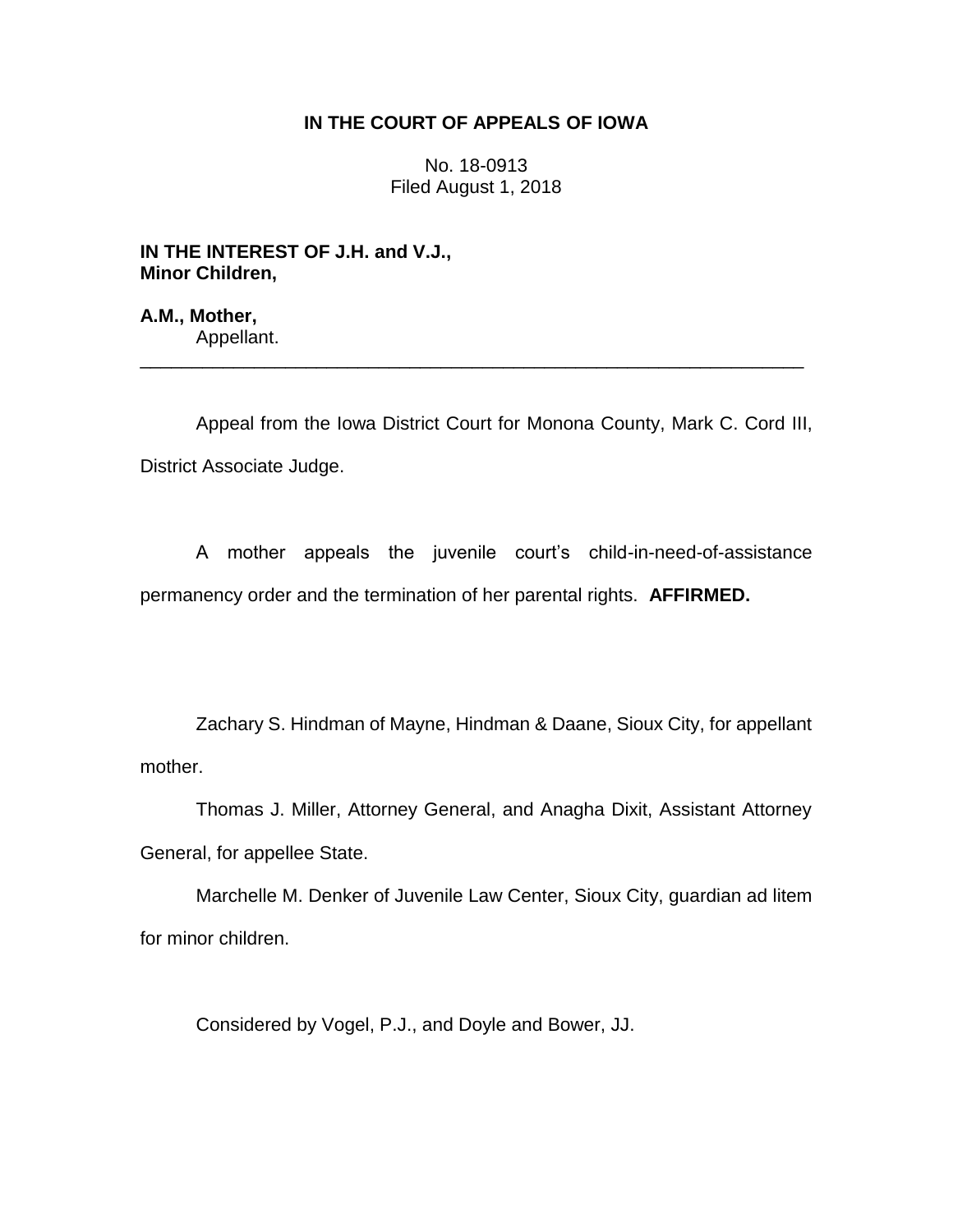#### **BOWER, Judge.**

 $\overline{a}$ 

A mother appeals the juvenile court's child-in-need-of-assistance (CINA) permanency order and the termination of her parental rights. We find sufficient evidence in the record to support the permanency order and termination is in the children's best interests. We affirm the decision of the juvenile court.

## **I. Background Facts & Proceedings**

A.M. is the mother of  $J.H.,<sup>1</sup>$  born in 2014, and V.J., born in 2017. D.J. is the father of V.J.<sup>2</sup> A.M. had one other child, J.W.H., in 2012, but the state of Missouri terminated her parental rights to J.W.H. prior to this action.

On October 6, 2017, J.H.'s paternal grandmother noticed a significant burn on J.H.'s foot and brought the child to the hospital. Law enforcement was notified, and after determining J.H. had multiple inflicted injuries, immediately removed the children from the parents' care, placing them with the paternal grandmother. A hair stat test on J.H. came back positive for multiple controlled substances.

The parents admitted to the caseworker from the Iowa Department of Human Services (DHS) they had been using multiple controlled substances for some time. The father admitted inflicting the burn on J.H. for a bathroom accident. The mother admitted not noticing J.H.'s injury due to the effects of her use of controlled substances. DHS obtained an emergency removal order on October 9, 2017. The State charged the father with child endangerment, and the court issued a no-contact order barring the father from contact with J.H.

<sup>&</sup>lt;sup>1</sup> The putative father of J.H. did not participate or object to the termination of his parental rights regarding J.H.

 $2$  For purposes of this ruling D.J. will be referred to as the father.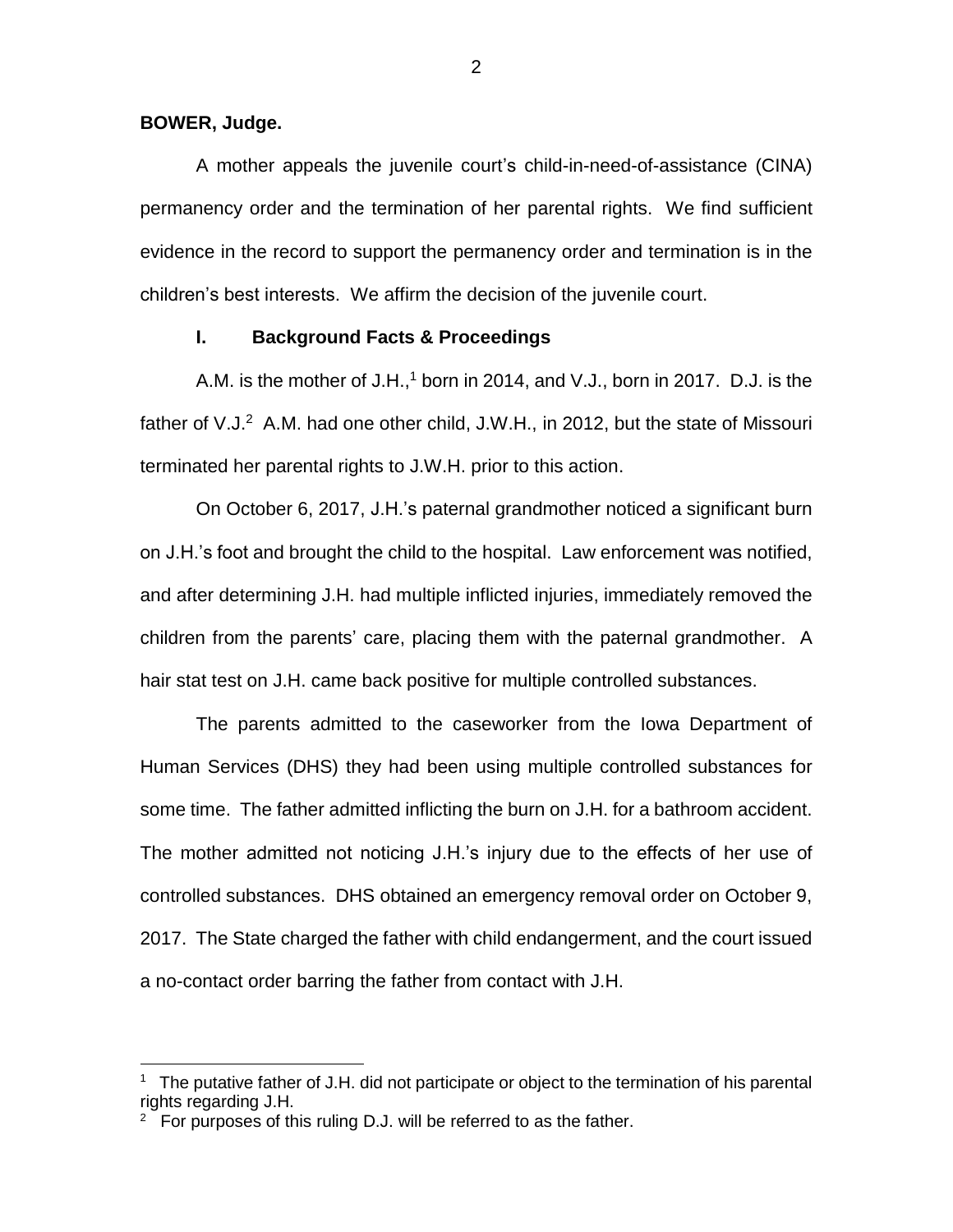The mother entered an inpatient treatment center in October but was asked to leave after being found with prescription drugs provided by the father. In November, the mother enrolled in another inpatient substance-abuse treatment facility where she was diagnosed with treatable mental illnesses. Following successful inpatient treatment, the mother transferred to outpatient treatment with the same facility on January 13, 2018. On January 16, she left the facility for a court date and did not return. As a result, the facility discharged her on January 26. The mother has a history of founded child abuse or neglect in Colorado in 2014 and 2016 against J.H.

The father also entered inpatient treatment in October but left in November against medical advice. He began an outpatient treatment program, where he was diagnosed with multiple mental-health issues, but he failed to attend regularly and was subsequently discharged.

On November 3, DHS issued founded child abuse or neglect reports against both the parents. The report on the mother noted physical abuse, dangerous substances, presence of illegal drugs, and denial of critical care through failure to provide adequate medical care and supervision to J.H. The founded report also noted the presence of dangerous substances and failure to provide proper supervision for V.J.

On November 16, a combined adjudicatory and emergency removal hearing was held. The father appeared and admitted to substance addiction and intentionally inflicting the injuries on J.H. in response to a normal childhood accident. The mother did not appear or participate in the hearing due to being in

3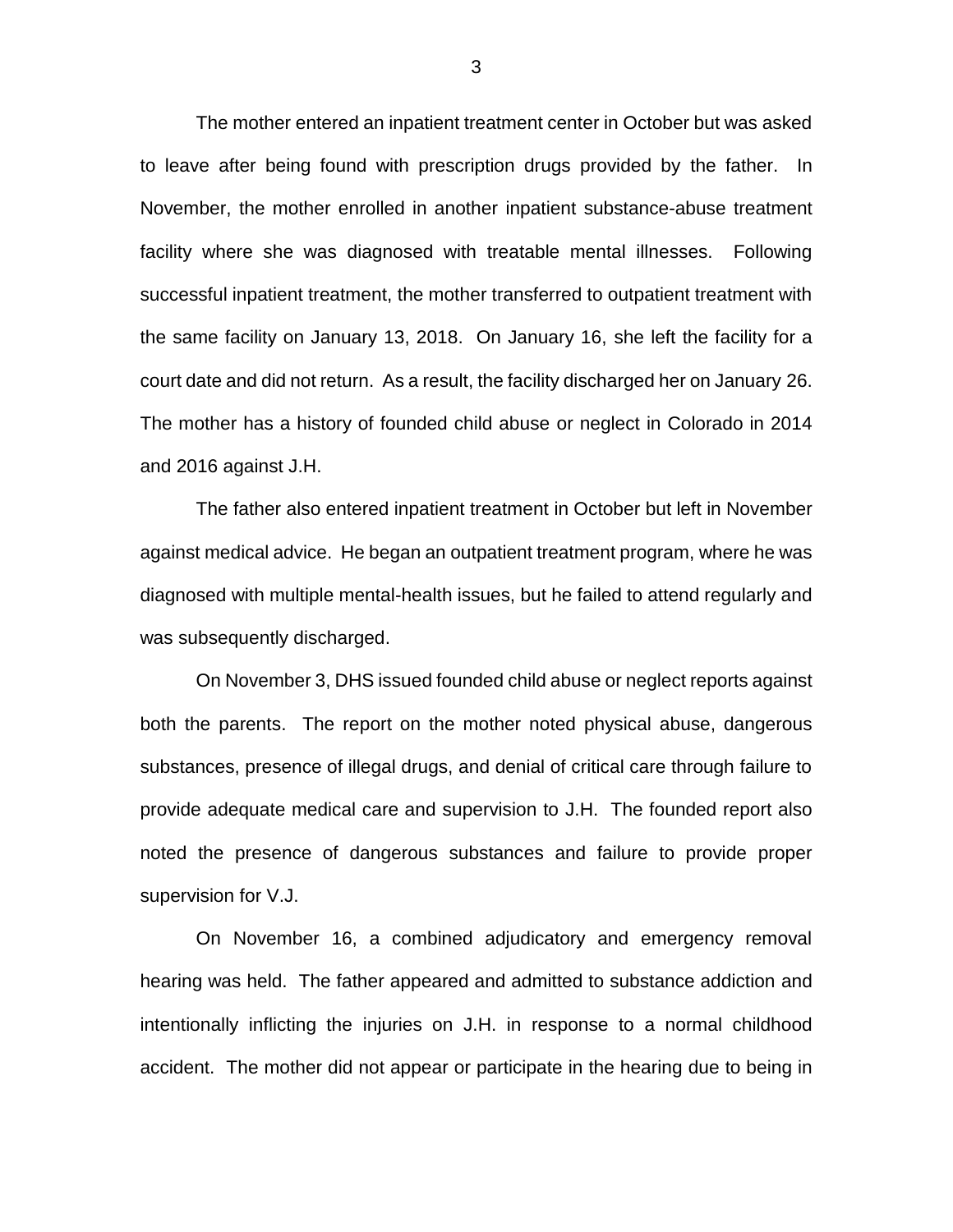an inpatient treatment facility over 100 miles away. The juvenile court sustained the removal of the children and placed them in foster care.

On January 10, 2018, the juvenile court again sustained the removal of the children and adjudicated the children to be in need of assistance under Iowa Code section 232.2(6)(b), (c)(2), and (n) (2017).

At a February 15 dispositional hearing, where the parents failed to appear, the juvenile court continued the removal and waived the requirement of reasonable efforts at reunification due to aggravated circumstances. On February 16, the State filed a petition for termination of the parents' rights.

On March 15, the court held a permanency and termination hearing. The mother testified she could not immediately resume care of the children. She testified to obtaining housing with the father and about their plans to attend outpatient substance-abuse and mental-health treatment. The mother testified she had not taken any controlled substances since she entered treatment in October.

On May 16, the court terminated the mother's parental rights to both children under Iowa Code section 232.116(1)(d), (g), (i), and (*l*) (2018). 3 The mother appeals.

## **II. Standard of Review**

 $\overline{a}$ 

The scope of review is de novo. *In re D.W.*, 791 N.W.2d 703, 706 (Iowa 2010). Clear and convincing evidence is needed to establish the grounds for

<sup>&</sup>lt;sup>3</sup> The court terminated the rights of J.H.'s father under Iowa Code section 232.116(1)(b). The court terminated the rights of D.J. under Iowa Code section 232.116(1)(d), (i), and (*l*). Neither father appealed the terminations. However, we discuss D.J.'s treatment to some extent given his ongoing relationship with A.M.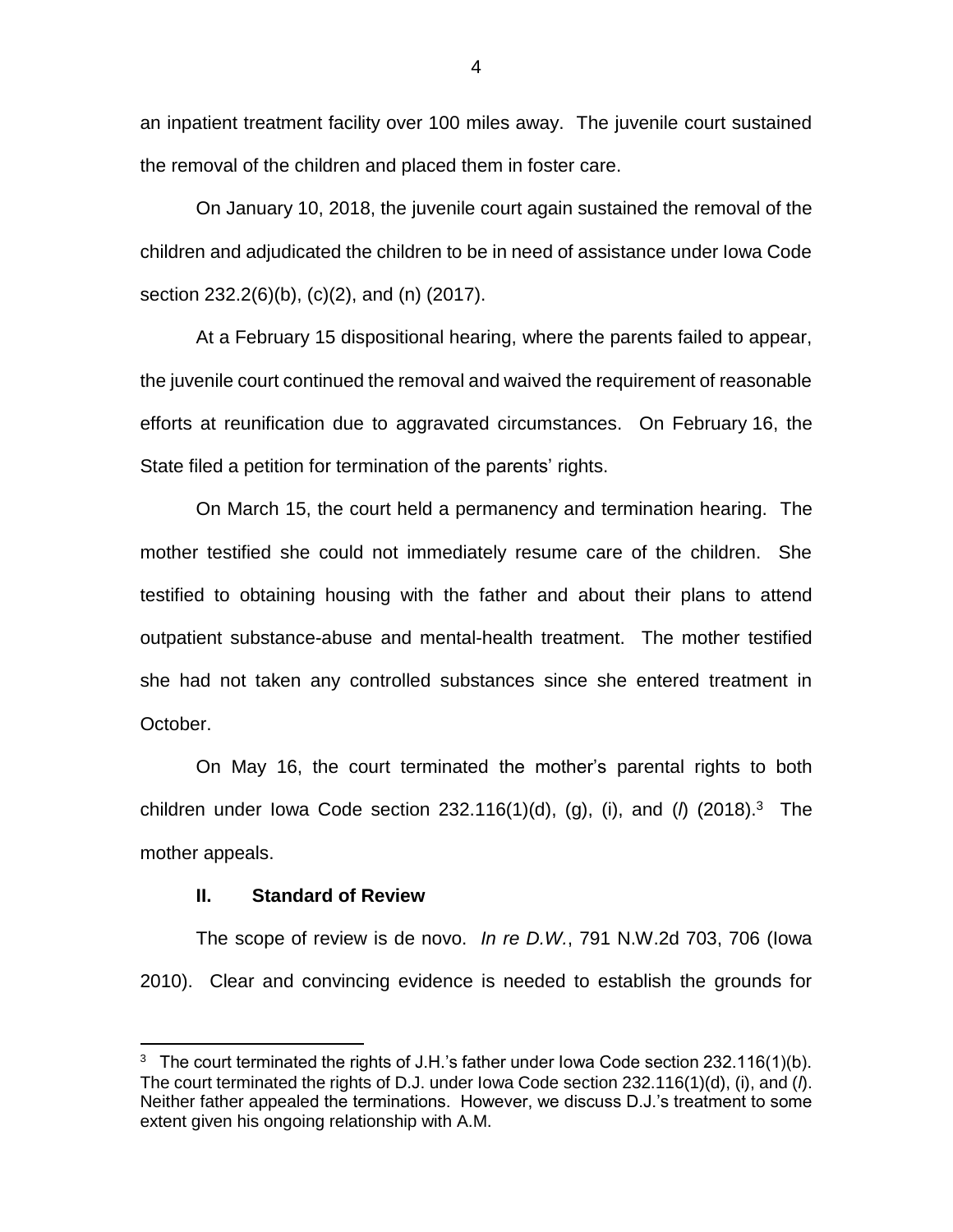termination. *In re J.E.*, 723 N.W.2d 793, 798 (Iowa 2006). Where there is clear and convincing evidence, there is no serious or substantial doubt about the correctness of the conclusion drawn from the evidence. *In re D.D.*, 653 N.W.2d 359, 361 (Iowa 2002). The paramount concern in termination proceedings is the best interests of the child. *In re K.C.*, 660 N.W.2d 29, 32 (Iowa 2003).

#### **III. Sufficiency of the Evidence**

Where the district court has cited multiple grounds for termination, we may affirm on any one ground supported by clear and convincing evidence. *D.W.*, 791 N.W.2d at 707. The juvenile court cited section 232.116(1)(d), (g), (i), and (*l*) as grounds for termination. Upon a review of the record, we find grounds for termination exists under section 232.116(1)(d).

Section 232.116(1)(d) allows the court to terminate parental rights where (1) the child or a child from the same family is previously adjudicated CINA due to physical abuse, sexual abuse, or neglect resulting from one or both parents' acts or omissions, and (2) following the adjudication, the parents were offered or received services to correct the circumstance and the circumstance continues to exist. We have noted for purposes of this clause, "previously adjudicated" refers to either a prior or the current proceeding so long as the adjudication was prior to the termination petition. *In re A.R.*, 865 N.W.2d 619, 628 (Iowa Ct. App. 2015), *overruled on other grounds by In re M.W.*, 876 N.W.2d 212, 220–21 (Iowa 2016).

On January 10, 2017, J.H. and V.J. were adjudicated CINA due to a parent or member or the household physically abusing or neglecting the children, or the imminent likelihood of abuse or neglect of the children. In particular, the court found the children at immediate risk of serious harm from their parents. The court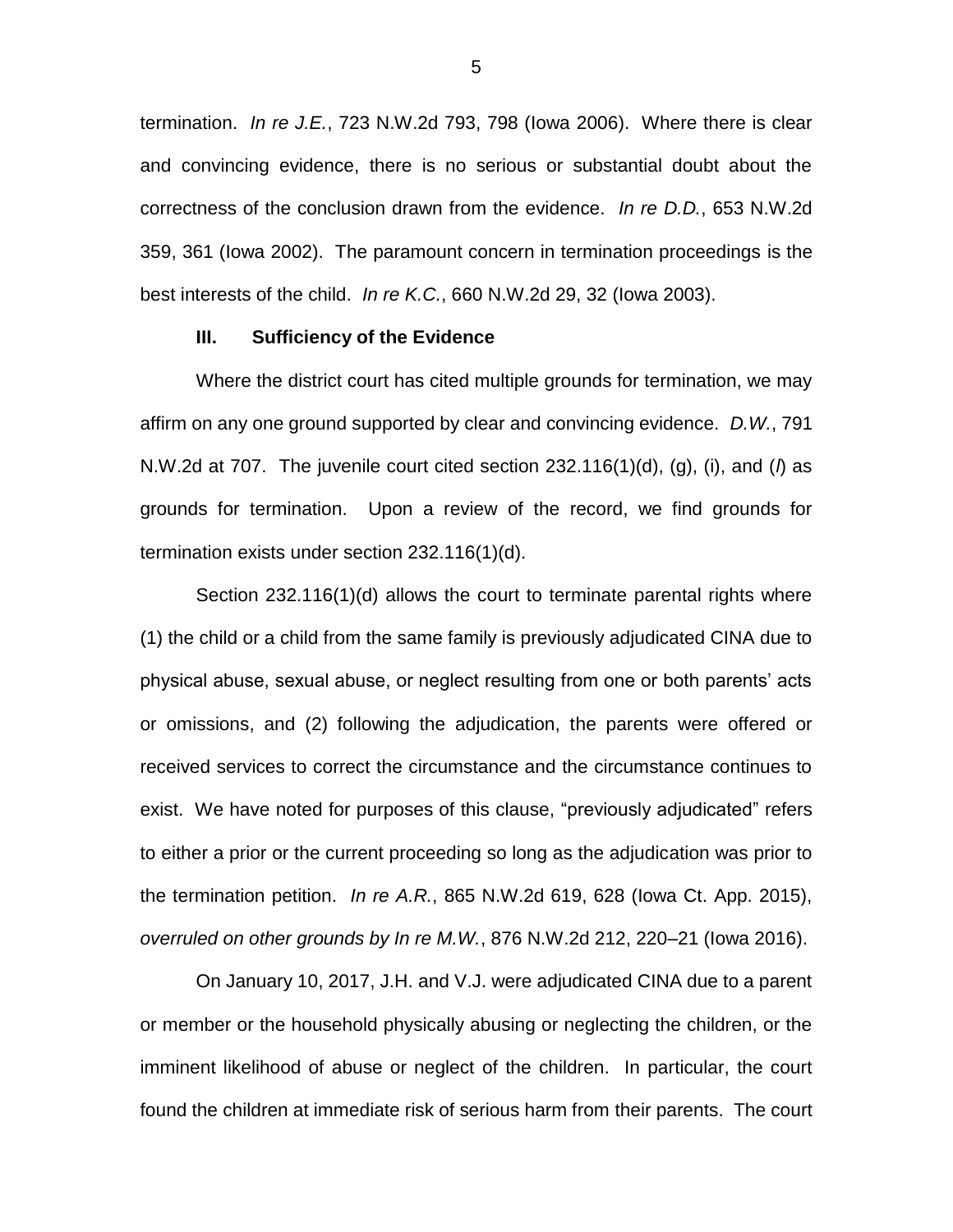noted the mother has a history of child abuse in other states, and the father admitted to abusing J.H. while the mother was present in the house. Both parents would blackout from drug use. As a result, DHS filed founded child abuse or neglect reports against the parents

The mother admitted to a severe substance-abuse disorder dating back nearly twenty years. She reported that approximately one month after the birth of V.J. she began taking increasing amounts of hard drugs. Immediately prior to the removal of the children, while under the influence of multiple controlled substances, D.J. caused severe burns to J.H.'s feet and inflicted other bruising injuries to J.H. while the mother was in the house. The mother testified she was under the influence of multiple controlled substances at the time and did not hear any cries or screams from J.H. She did not notice any burns or bruises the father inflicted on J.H. Under her care, J.H. was exposed to controlled substances causing the child to test positive for controlled substances in a hair test.

Following the CINA adjudication, the mother has exhibited minimal effort at seeking the mental-health and substance-abuse treatment necessary to regain custody of the children. The children were adjudicated in need of assistance and the mother walked out of her substance-abuse treatment program. She was able to make it to doctor appointments to renew prescriptions but was unable to schedule appointments or reach the facility for substance-abuse and mental-health evaluations.

The parents continue to live together and neither of them are in treatment for substance abuse or mental illness. The mother testified to future plans which all feature being a family with the father and the children, notwithstanding the no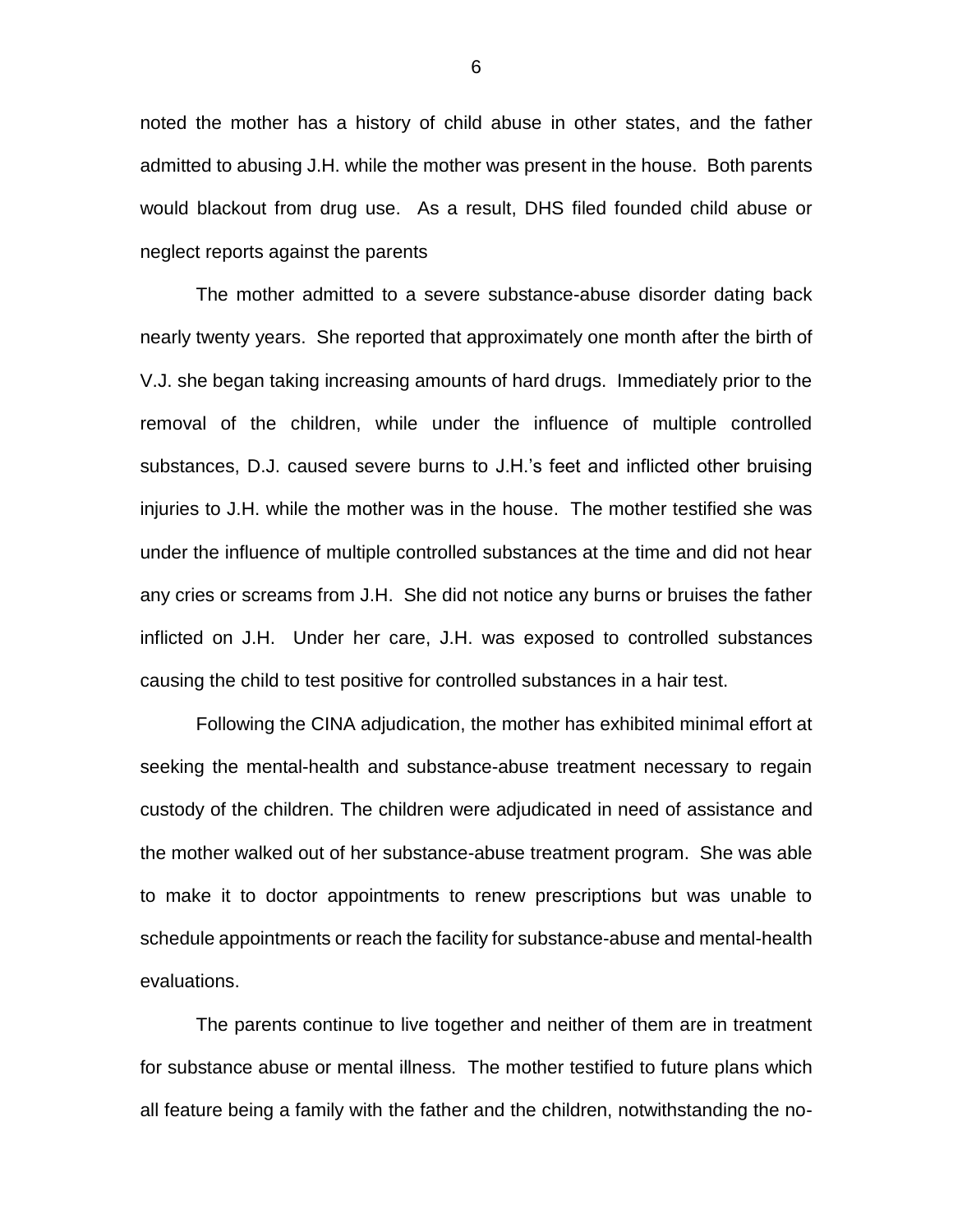contact order in place protecting J.H. from the father and both parents' lack of mental-health and substance-abuse treatment. We find the conditions leading to the abuse or neglect of J.H. and V.J. continue despite the offer of substance-abuse and mental-health services to the mother.

We conclude the juvenile court properly determined the mother's parental rights should be terminated under section 232.116(1)(d).

# **IV. Extension**

The mother requests a six-month extension to work toward reunification with the children. To extend the permanency determination, the juvenile court must be able to "enumerate the specific factors, conditions, or expected behavioral changes which comprise the basis for the determination that the need for removal of the child[ren] from the child[ren]'s home will no longer exist at the end of the additional six-month period." Iowa Code § 232.104(2)(b). While the law requires a "full measure of patience with troubled parents," that patience is part of the process of chapter 232. *In re C.B.*, 611 N.W.2d 489, 494 (Iowa 2000). The patience afforded a parent can turn into an intolerable hardship for the children. *In re S.J.*, 620 N.W.2d 522, 526 (Iowa Ct. App. 2000). An extension is only appropriate if the need for removal will no longer exist at the end of the extension. *See In re A.A.G.*, 708 N.W.2d 85, 92 (Iowa Ct. App. 2005).

Although she initially made some progress addressing her substanceabuse problem following the children's removal, the mother made no progress during the two months between the CINA adjudication and the termination hearing. She abandoned her substance-abuse treatment program days after the adjudication and has not been evaluated or treated since. She has not sought any